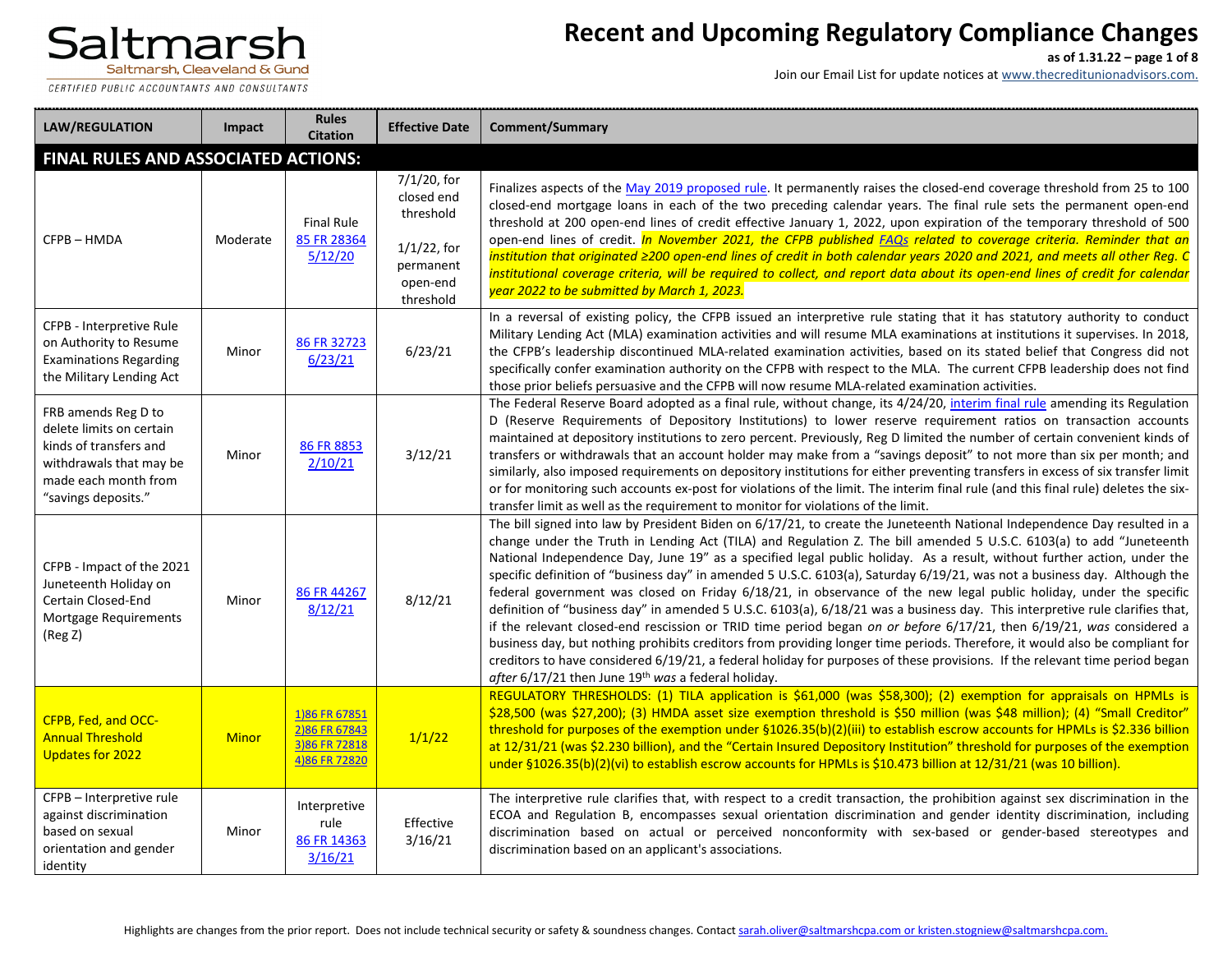CERTIFIED PUBLIC ACCOUNTANTS AND CONSULTANTS

# **Recent and Upcoming Regulatory Compliance Changes**

**as of 1.31.22 – page 2 of 8**

Join our Email List for update notices at www.thecreditunionadvisors.com.

| <b>LAW/REGULATION</b>                                                                    | Impact   | <b>Rules</b><br><b>Citation</b> | <b>Effective Date</b>                 | <b>Comment/Summary</b>                                                                                                                                                                                                                                                                                                                                                                                                                                                                                                                                                                                                                                                                                                                                                                                                                                                                                                                                                                                                                                                                                                                                                                                                                                                                                                                                                                                                                                                                                                                                                                                                                                                                                                                                                                                                                                                                                                                                                                                                                                                                                                                                                  |
|------------------------------------------------------------------------------------------|----------|---------------------------------|---------------------------------------|-------------------------------------------------------------------------------------------------------------------------------------------------------------------------------------------------------------------------------------------------------------------------------------------------------------------------------------------------------------------------------------------------------------------------------------------------------------------------------------------------------------------------------------------------------------------------------------------------------------------------------------------------------------------------------------------------------------------------------------------------------------------------------------------------------------------------------------------------------------------------------------------------------------------------------------------------------------------------------------------------------------------------------------------------------------------------------------------------------------------------------------------------------------------------------------------------------------------------------------------------------------------------------------------------------------------------------------------------------------------------------------------------------------------------------------------------------------------------------------------------------------------------------------------------------------------------------------------------------------------------------------------------------------------------------------------------------------------------------------------------------------------------------------------------------------------------------------------------------------------------------------------------------------------------------------------------------------------------------------------------------------------------------------------------------------------------------------------------------------------------------------------------------------------------|
| <b>FINAL RULES AND ASSOCIATED ACTIONS:</b>                                               |          |                                 |                                       |                                                                                                                                                                                                                                                                                                                                                                                                                                                                                                                                                                                                                                                                                                                                                                                                                                                                                                                                                                                                                                                                                                                                                                                                                                                                                                                                                                                                                                                                                                                                                                                                                                                                                                                                                                                                                                                                                                                                                                                                                                                                                                                                                                         |
| <b>CFPB Annual Threshold</b><br>Updates for CARD,<br>HOEPA, and QM                       | Minor    | 86 FR 60357<br>11/2/21          | 1/1/22                                | CARD Act: 1) No change to the minimum interest charge threshold requiring disclosure of charge above \$1.00. 2) For<br>applicable open-end consumer credit plans, \$1 increase to the amount in 2021 for the safe harbor for a first violation<br>penalty fee to \$30 and the amount for a subsequent violation penalty fee to \$41. HOEPA: The CFPB increased the current<br>total loan amount threshold from \$22,052 to \$22,969, and the current points and fees threshold from \$1,103 to \$1,148.<br>ATR/QM: 1) For a loan: >= \$114,847, total points and fees (TPF) may not exceed 3 percent of the total loan amount 2)<br>greater than \$68,908 but less than \$114,847, TPF may not exceed \$3,445 3) greater than \$22,969 but less than \$68,908,<br>TPF may not exceed 5 percent of the total loan amount 4) greater than \$14,356 but less than \$22,969, TPF may not<br>exceed \$1,148; and, 5) For a loan <\$14,356, TPF may not exceed 8 percent of the total loan amount.                                                                                                                                                                                                                                                                                                                                                                                                                                                                                                                                                                                                                                                                                                                                                                                                                                                                                                                                                                                                                                                                                                                                                                            |
| HUD - Implementation of<br>the Fair Housing Act's<br>Disparate Impact<br>Standard        | Moderate | 85 FR 60288<br>9/24/20          | Effective<br>10/26/20<br>Pending stay | This rule amends HUD's interpretation of the FHA's disparate impact standard to reflect the Supreme Court's 2015 ruling in<br>Texas Department of Housing and Community Affairs v. Inclusive Communities Project, Inc. HUD's current rule basically<br>requires the defendant to prove that a practice is necessary to meet a legitimate and legal objective. This rule would<br>replace HUD's current discriminatory effects standard and would establish five key limitations, placing the burden onto the<br>plaintiff in discriminatory impact claims to establish all of the following: (1) the challenged policy or practice is arbitrary,<br>artificial, and unnecessary to achieve a legitimate objective; (2) the alleged disparity has a <i>disproportionally</i> (this word<br>added in final rule) adverse effect on members of a protected class; (3) there is a robust direct 'causal link' (clarified in final<br>rule to mean the policy or practice is the direct cause of the discriminatory effect) between the challenged policy or<br>practice and the adverse effect on members of a protected class; (4) the alleged disparity caused by the policy or practice<br>is significant; and, (5) there is a direct link between the injury asserted and the injurious conduct alleged. The final rule<br>removes direct language from the proposal that discussed approaches of defense when claim is made based on the use of<br>a "model such as a risk assessment algorithm" including relief from liability if using a model that is an "industry<br>standard," instead adding reference allowing defendants to demonstrate the challenged practice or policy was intended to<br>predict the occurrence of an outcome among other details and there was not a less discriminatory option (without<br>materially greater costs or burdens). Prior to the effective date of the 2020 rule, the U.S. District Court for the District of<br>Massachusetts issued a preliminary injunction in Massachusetts Fair Housing Center v. HUD, staying HUD's implementation<br>and enforcement of the rule. Consequently, the 2020 Rule has not taken effect. |
|                                                                                          |          | 86 FR 33590<br>6/25/21          | Comments due<br>8/24/21               | After reconsidering the 2020 Rule as ordered by President Biden's Memorandum, dated 1/26/21, HUD is proposing to<br>recodify its previously promulgated rule titled, "Implementation of the Fair Housing Act's Discriminatory Effects Standard"<br>("2013 Rule"), which, as of the date of publication of this Proposed Rule, remains in effect due to the preliminary<br>injunction of the 2020 Rule. HUD now believes that the 2013 Rule is preferable to the 2020 Rule, remaining more<br>consistent with judicial precedent construing the Fair Housing Act, including Inclusive Communities, as well as the Act's<br>broad remedial purpose.                                                                                                                                                                                                                                                                                                                                                                                                                                                                                                                                                                                                                                                                                                                                                                                                                                                                                                                                                                                                                                                                                                                                                                                                                                                                                                                                                                                                                                                                                                                       |
| CFPB - Higher-Priced<br>Mortgage Loan Escrow<br>(Reg Z)/Insured Institution<br>Exemption | Minor    | Final<br>FR 86 9840<br>2/17/21  | 2/17/21                               | Following the July 2020 proposed rule, this final rule amends Reg Z, substantially as proposed to exempt certain insured<br>institutions and CUs from the requirement to establish escrow accounts for certain higher-priced mortgage loans (HPMLs). New<br>§1026.35(b)(2)(vi) exempts from the current HPML escrow requirement any loan made and secured by a first lien on the principal<br>dwelling of a consumer if (1) the institution has assets of $\leq$ \$10 billion in assets (adjusted annually); (2) the institution and its<br>affiliates originated $\leq 1,000$ loans secured by a first lien on a principal dwelling during the preceding calendar year; and (3) certain<br>of the existing HPML escrow exemption criteria are met which are: (a) During the preceding calendar year, or, if the application<br>for the transaction was received before April 1 of the current calendar year, during either of the two preceding calendar years,<br>the creditor extended a covered transaction, secured by a first lien on a property that is located in a rural or underserved area;<br>and, (b) Neither the creditor nor its affiliate maintains an escrow account for any extension of consumer credit secured by real<br>property or a dwelling that the creditor or its affiliate currently services, other than those established for first-lien HPMLs for<br>which applications were received on or after $4/1/10$ , and before 120 days (was 90 days in proposal) after final rule publication in<br>the federal register, or those established after consummation as an accommodation to distressed consumers to assist such<br>consumers in avoiding default or foreclosure.                                                                                                                                                                                                                                                                                                                                                                                                                                                                 |

Highlights are changes from the prior report. Does not include technical security or safety & soundness changes. Contac[t sarah.oliver@saltmarshcpa.com](mailto:sarah.oliver@saltmarshcpa.com) or [kristen.stogniew@saltmarshcpa.com.](mailto:kristen.stogniew@saltmarshcpa.com)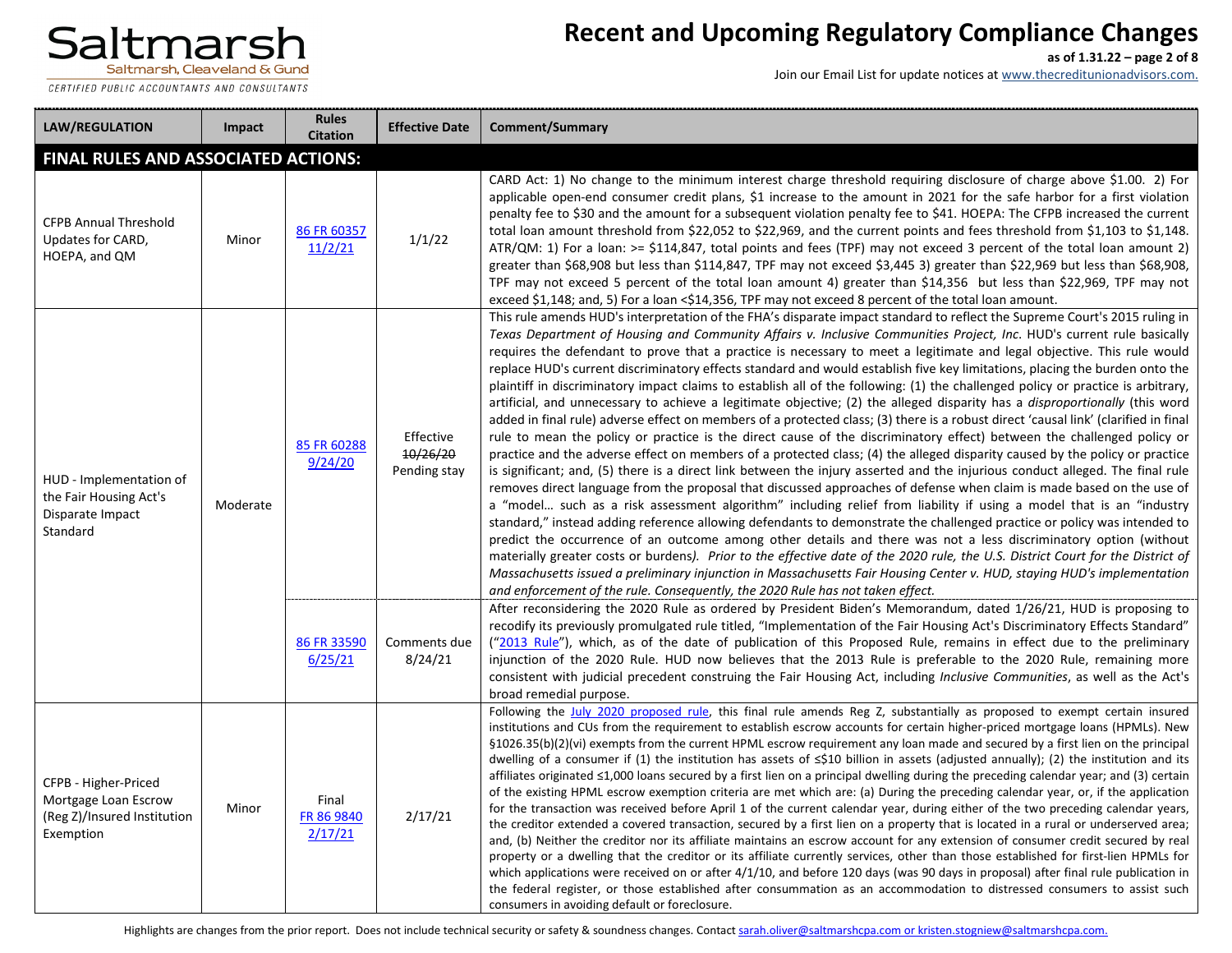

CERTIFIED PUBLIC ACCOUNTANTS AND CONSULTANTS

# **Recent and Upcoming Regulatory Compliance Changes**

**as of 1.31.22 – page 3 of 8**

| <b>LAW/REGULATION</b>                                                                          | Impact   | <b>Rules</b><br><b>Citation</b>                                                                                                  | <b>Effective Date</b>                                                                                                                                            | <b>Comment/Summary</b>                                                                                                                                                                                                                                                                                                                                                                                                                                                                                                                                                                                                                                                                                                                                                                                                                                                                                                                                                                                                                                                                                                                                                                                                                                                                                                                                                                                                                                                                                                                                                                                                                                                                                                                                                                                                                                                                                                                                                                                                                                                                                                                                                                                                                                                                                                                                                                                                                                                                                                                                                                                                                                                                                                                                                                                                                                                                                                                                                                                                                                                                                                                                                                                                                                                                              |  |  |  |
|------------------------------------------------------------------------------------------------|----------|----------------------------------------------------------------------------------------------------------------------------------|------------------------------------------------------------------------------------------------------------------------------------------------------------------|-----------------------------------------------------------------------------------------------------------------------------------------------------------------------------------------------------------------------------------------------------------------------------------------------------------------------------------------------------------------------------------------------------------------------------------------------------------------------------------------------------------------------------------------------------------------------------------------------------------------------------------------------------------------------------------------------------------------------------------------------------------------------------------------------------------------------------------------------------------------------------------------------------------------------------------------------------------------------------------------------------------------------------------------------------------------------------------------------------------------------------------------------------------------------------------------------------------------------------------------------------------------------------------------------------------------------------------------------------------------------------------------------------------------------------------------------------------------------------------------------------------------------------------------------------------------------------------------------------------------------------------------------------------------------------------------------------------------------------------------------------------------------------------------------------------------------------------------------------------------------------------------------------------------------------------------------------------------------------------------------------------------------------------------------------------------------------------------------------------------------------------------------------------------------------------------------------------------------------------------------------------------------------------------------------------------------------------------------------------------------------------------------------------------------------------------------------------------------------------------------------------------------------------------------------------------------------------------------------------------------------------------------------------------------------------------------------------------------------------------------------------------------------------------------------------------------------------------------------------------------------------------------------------------------------------------------------------------------------------------------------------------------------------------------------------------------------------------------------------------------------------------------------------------------------------------------------------------------------------------------------------------------------------------------------|--|--|--|
| <b>FINAL RULES AND ASSOCIATED ACTIONS:</b>                                                     |          |                                                                                                                                  |                                                                                                                                                                  |                                                                                                                                                                                                                                                                                                                                                                                                                                                                                                                                                                                                                                                                                                                                                                                                                                                                                                                                                                                                                                                                                                                                                                                                                                                                                                                                                                                                                                                                                                                                                                                                                                                                                                                                                                                                                                                                                                                                                                                                                                                                                                                                                                                                                                                                                                                                                                                                                                                                                                                                                                                                                                                                                                                                                                                                                                                                                                                                                                                                                                                                                                                                                                                                                                                                                                     |  |  |  |
| CFPB - Regulations to<br>Implement the Fair Debt<br><b>Collection Practices Act</b><br>(FDCPA) | Moderate | 85 FR 76734<br>11/30/20<br>86 FR 20334<br>4/19/21<br>Withdrawal<br>of extension<br>of effective<br>date<br>86 FR 48918<br>9/1/21 | Effective<br>11/30/21<br>Proposal to<br>extend<br>effective date<br>to 1/29/22<br>Comments due<br>5/19/21<br>Effective date<br><b>WILL REMAIN</b><br>as 11/30/21 | The final rule is significantly revised from the May 2019 proposal, overhauling, and expanding Reg F (12 CFR 1006). Importantly,<br>the rule is not expanded to apply to first-party debt collectors who are not FDCPA debt collectors and does not clarify whether<br>certain actions taken by a first-party debt collector would constitute an unfair, deceptive, or abusive practice. The rule: (1)<br>Clarifies restrictions on the times and places a debt collector may communicate with a consumer. For purposes of determining the<br>timing of an electronic communication, the communication occurs when the debt collector sends it, not when the consumer<br>receives or views it. Clarifies a consumer need not use specific words to assert a time or place is inconvenient; (2) Clarifies that a<br>consumer may restrict the type of media a debt collector communicates by, designating a particular medium, such as email, as<br>one that cannot be used for debt collection communications; (3) Clarifies that a debt collector is presumed to violate the FDCPA's<br>prohibition on repeated calls if the debt collector places a call to a person >7 times within a seven-day period or within 7 days<br>after engaging in a telephone conversation with the person. (4) Clarifies that emails and text messages, may be used in debt<br>collection, with certain limitations (all emails and text messages must include a reasonable and simple method of opt out, and E-<br>SIGN applies to disclosures required to be in writing). The rule provides that a debt collector may obtain a safe harbor from civil<br>liability for an unintentional third-party disclosure if procedures detailed in $\S 1006.6(d)(3-5)$ are followed; and (5) Clarifies that an<br>attempt to communicate even if not successful is counted as an attempt, and defines a new term, 'limited-content message' (a<br>voicemail that includes at a minimum: (i) A business name that does not indicate that the debt collector is in the debt collection<br>business; (ii) A request that the consumer reply to the message; (iii) The name of persons whom the consumer can contact to<br>reply; and (iv) A telephone number that the consumer can use to reply). Finally, the rule addresses other topics not limited to but<br>for example: The definition and acquisition of location information; prohibited conduct; false, deceptive, or misleading<br>representation or means in connection with collection activities; disclosures required in initial and subsequent communications<br>with a consumer (not including limited-content messages); and ceasing collection efforts on disputed amounts (with certain<br>caveats). The CFPB issued a proposal in April 2021 that would have extended the effective date to January 29, 2022, but since<br>published a formal notice in the Federal Register withdrawing the April 2021 proposal. The Bureau has released several FAQs and<br>guidance documents to help industry participants comply with the Rule. In November, the CFPB acknowledged that the FCC has<br>released a database of reassigned numbers that is 'complete and accurate' and may be used for procedures related to text<br>messages described in §1006.6(d)(5) |  |  |  |
|                                                                                                |          | 86 FR 5766<br>1/19/21<br>86 FR 20334<br>4/19/21<br>Withdrawal<br>of extension<br>of effective<br>date<br>86 FR 48918<br>9/1/21   | Effective<br>11/30/21<br>Proposal to<br>extend<br>effective date<br>to 1/29/22<br>Comments due<br>5/19/21<br>Effective date<br><b>WILL REMAIN</b><br>as 11/30/21 | Following the March 2020 supplemental proposed rule, this final rule clarifies the information that a debt collector must provide<br>to a consumer at the outset of debt collection communications and provides an optional safe harbor model validation notice<br>containing such information. It also addresses passive collections (i.e., the practice of furnishing information about a debt to a<br>consumer reporting agency before communicating with the consumer about the debt) and the collection of debt that is beyond<br>the statute of limitations (i.e., time-barred debt). For passive collections, (except for furnishing information about check writing<br>history), the debt collector must either: (1) Speak to the consumer about the debt in person or by telephone, or (2) mail or send<br>an electronic message to the consumer about the debt and wait a reasonable period of time (14 consecutive days is the<br>established safe harbor) to receive a notice of undeliverability. The final rule provides a safe harbor for compliance with these<br>disclosure requirements for debt collectors who use the model validation notice or certain variations of the notice. Additionally,<br>the final rule interprets the definition of consumer under the FDCPA to include deceased natural persons and, relatedly, provides<br>that, if a debt collector knows or should know that the consumer is deceased, the debt collector must provide that information to<br>a person who is authorized to act on behalf of the deceased consumer's estate. Regarding time barred debt, the final rule<br>prohibits a debt collector from bringing or threatening to bring a legal action against a consumer to collect a time-barred debt.<br>This is different from the proposal which had originally included a clause "only if the debt collector knew or should have known<br>the debt was time barred" and instead finalizes a strict liability standard (although prohibitions do not apply to proofs of claim<br>filed in connection with a bankruptcy proceeding). However, the Bureau is not finalizing the proposed time-barred debt<br>disclosure requirements although clarifies that any related information to time-barred debt that are specifically required by<br>'applicable law' (not defined in rule) may be included on the model validation notice. The CFPB issued a proposal in April 2021<br>that would have extended the effective date to January 29, 2022, but since published a formal notice in the Federal Register<br>withdrawing the April 2021 proposal.                                                                                                                                                                                                                                                                                                                                                                                                                                                                                                                                                                                                                                                                                    |  |  |  |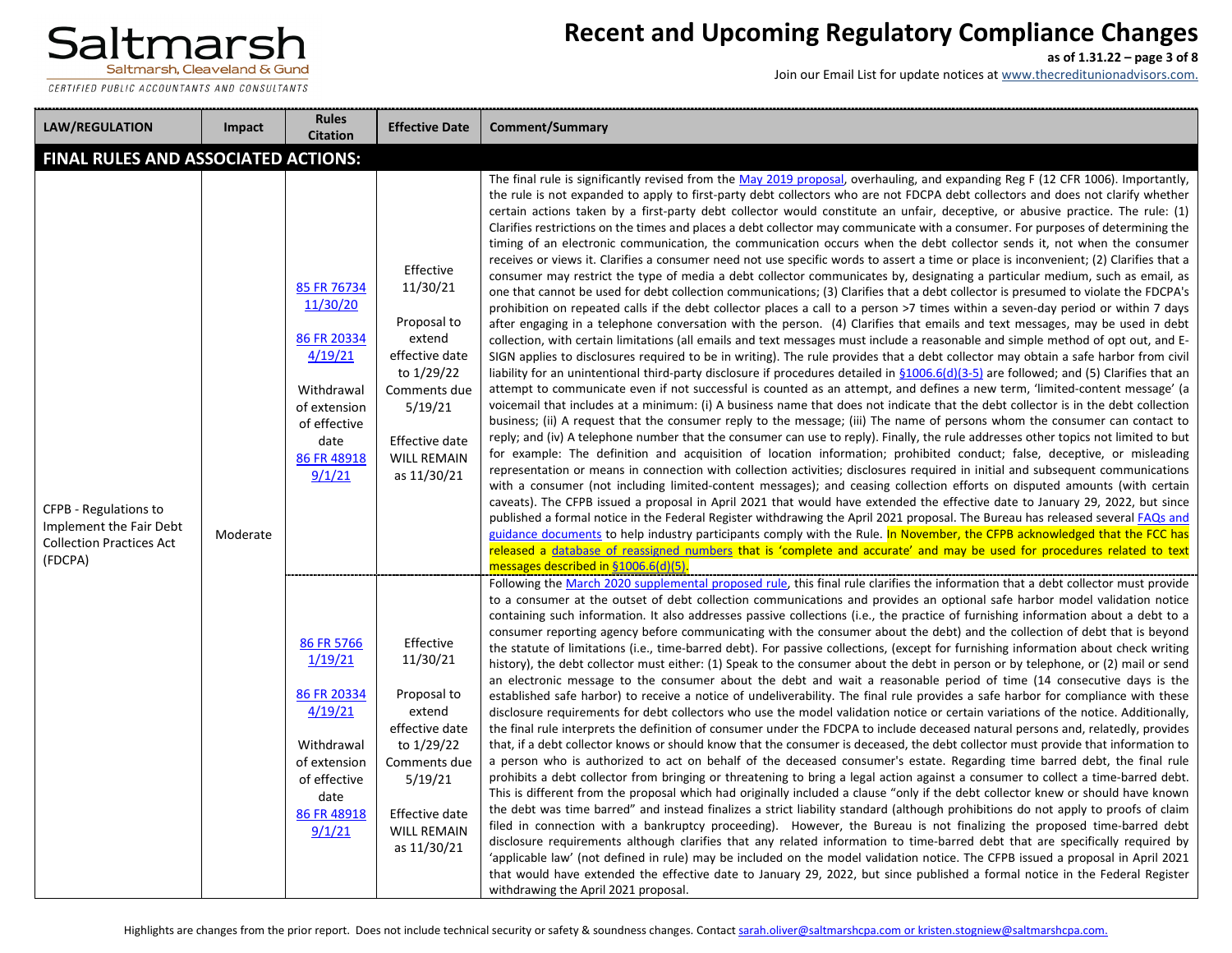CERTIFIED PUBLIC ACCOUNTANTS AND CONSULTANTS

### **Recent and Upcoming Regulatory Compliance Changes**

**as of 1.31.22 – page 4 of 8**

| <b>LAW/REGULATION</b>                                                                                                                                                      | Impact   | <b>Rules</b><br><b>Citation</b> | <b>Effective Date</b>                                                                              | Comment/Summary                                                                                                                                                                                                                                                                                                                                                                                                                                                                                                                                                                                                                                                                                                                                                                                                                                                                                                                                                                                                                                                                                                                                                                                                                                                                                                                                                                                                                                                                                                                                                                                                                                                                                                                                                                                                                                                                                                                                                                                                                                                                                                                                                                                                                                                                                                                                                                                                                                                                                                                                                                                                                                                               |
|----------------------------------------------------------------------------------------------------------------------------------------------------------------------------|----------|---------------------------------|----------------------------------------------------------------------------------------------------|-------------------------------------------------------------------------------------------------------------------------------------------------------------------------------------------------------------------------------------------------------------------------------------------------------------------------------------------------------------------------------------------------------------------------------------------------------------------------------------------------------------------------------------------------------------------------------------------------------------------------------------------------------------------------------------------------------------------------------------------------------------------------------------------------------------------------------------------------------------------------------------------------------------------------------------------------------------------------------------------------------------------------------------------------------------------------------------------------------------------------------------------------------------------------------------------------------------------------------------------------------------------------------------------------------------------------------------------------------------------------------------------------------------------------------------------------------------------------------------------------------------------------------------------------------------------------------------------------------------------------------------------------------------------------------------------------------------------------------------------------------------------------------------------------------------------------------------------------------------------------------------------------------------------------------------------------------------------------------------------------------------------------------------------------------------------------------------------------------------------------------------------------------------------------------------------------------------------------------------------------------------------------------------------------------------------------------------------------------------------------------------------------------------------------------------------------------------------------------------------------------------------------------------------------------------------------------------------------------------------------------------------------------------------------------|
| FINAL RULES AND ASSOCIATED ACTIONS:                                                                                                                                        |          |                                 |                                                                                                    |                                                                                                                                                                                                                                                                                                                                                                                                                                                                                                                                                                                                                                                                                                                                                                                                                                                                                                                                                                                                                                                                                                                                                                                                                                                                                                                                                                                                                                                                                                                                                                                                                                                                                                                                                                                                                                                                                                                                                                                                                                                                                                                                                                                                                                                                                                                                                                                                                                                                                                                                                                                                                                                                               |
| CFPB - Technical<br><b>Specifications for Credit</b><br>Card Agreement and Data<br><b>Submissions Required</b><br>Under TILA and the CARD<br>Act (Regulation Z)            | Minor    | 86 FR 46953<br>8/23/21          | 8/23/21                                                                                            | Certain credit card issuers (issuers) must regularly submit card agreements and data to the Bureau. The Bureau is issuing<br>new technical specifications for complying with those requirements. Issuers will make the submissions through the<br>Bureau's Collect website (Collect) instead of by email. The technical specifications include registration information and the<br>URL for the website at which issuers can submit the required information. Reg Z §1026.58 requires issuers to provide<br>agreements to the Bureau through Collect, starting with the fourth quarter of calendar year submissions 2021 that are due<br>on 1/31/22. Issuers who do not already use Collect must register for Collect by 11/1/21. This same process will be used for<br>the annual submission of college credit card marketing agreements required under Reg Z §1026.57 starting with<br>agreements for calendar year 2021 that are due on 3/31/22. Lastly, TILA §136(b) requires that a sample of Terms of Credit<br>Card Plans (TCCP) Survey respondents include the 25 largest issuers and no less than 125 additional FIs. Generally, if<br>selected, the Bureau sends an email to each issuer requesting that it complete the TCCP Survey. Documents to comply<br>with the new technical specifications are available here.                                                                                                                                                                                                                                                                                                                                                                                                                                                                                                                                                                                                                                                                                                                                                                                                                                                                                                                                                                                                                                                                                                                                                                                                                                                                                                                                               |
| CFPB - Payday Loans,<br><b>Vehicle Title and Certain</b><br>High-Cost Installment<br>Loans (Deposit Advance<br>Products and longer-term<br>loans with balloon<br>payments) | Moderate | 82 FR 54472<br>11/17/17         | Eff 1/16/18<br>Mandatory<br>compliance for<br>payment<br>provisions is<br>$8/19/19*$<br>$6/13/22*$ | Finalizes the proposed rule which governs banks, credit unions, nonbanks, and their service providers. Open-end and<br>closed-end covered loans are (1) short-term loans (≤45-days) and (2) longer-term balloon-payment loans (defined as<br>payment that is twice as large as any other payment). Certain provisions apply to a third type of loan, with terms >45-days<br>where the cost of credit exceeds 36% APR and have a leveraged payments mechanism where the lender can initiate<br>transfers from the consumer's account on its own. Prohibits lenders from attempting to withdraw payment from a<br>consumer's account after its second consecutive attempt has failed for insufficient funds. Also imposes new disclosure<br>requirements. *The compliance date was stayed pursuant to a court order issued in Community Financial Services<br>Association v. CFPB, No. 1:18-cv-00295 (W.D. Tex. Nov. 6, 2018)." On 8/31/21, the court ruled in support of the CFPB,<br>however it granted the industry 286 days to come into compliance with the rule. On 9/9/21, the two trade groups<br>challenging the 2017 Rule filed an appeal to extend the stay, which on 9/30/21 was denied by the TX federal court. The<br>trade groups appealed to the Fifth Circuit whom on 10/14/21 issued a stay to again postpone the 6/13/22 compliance date.                                                                                                                                                                                                                                                                                                                                                                                                                                                                                                                                                                                                                                                                                                                                                                                                                                                                                                                                                                                                                                                                                                                                                                                                                                                                                                                    |
| CFPB - A new category of<br>seasoned qualified<br>mortgages                                                                                                                | Moderate | 85 FR 86402<br>12/29/20         | Effective<br>3/1/21                                                                                | Following the August 2020 proposal, this final rule is issued largely as proposed; however, the final rule differs from the<br>proposal by adding a new exception to the portfolio requirement that allows loans to be transferred once during the<br>seasoning period, excluding high-cost mortgages as defined in 12 CFR 1026.32(a), and applying the same consider and<br>verify requirements that will apply to General QM loans. The rule defines Seasoned QMs as first-lien, fixed-rate<br>transactions (regular, substantially equal periodic payments that are fully amortizing, no balloon payments, and ≤30 years)<br>that have met certain performance requirements over a seasoning period of at least 36 months, are held in portfolio until<br>the end of the seasoning period by the originating creditor or first purchaser, comply with general restrictions on product<br>features and points and fees, and meet certain underwriting requirements. To be considered seasoned, the covered<br>transaction must have no more than two delinguencies of 30 or more days and no delinguencies of 60 or more days at the<br>end of the seasoning period, with some exceptions. Creditors can, however, generally accept deficient payments, within a<br>payment tolerance of \$50, on up to three occasions during the seasoning period without triggering a delinquency for<br>purposes of this final rule. Failure to make full contractual payments does not disqualify a loan from eligibility to become a<br>Seasoned QM if the consumer is in a temporary payment accommodation extended in connection with a disaster or<br>pandemic-related national emergency, if certain conditions are met. However, time spent in such a temporary<br>accommodation does not count towards the 36-month seasoning period, and the seasoning period can only resume after<br>the temporary accommodation if any delinguency is cured either pursuant to the loan's original terms or through a<br>qualifying change as defined in this final rule. The final rule defines a qualifying change as an agreement entered into<br>during or after a temporary payment accommodation extended in connection with a disaster or pandemic-related national<br>emergency that ends any preexisting delinguency and meets certain other conditions to ensure the loan remains<br>affordable (such as a restriction on increasing the amount of interest charged over the full term of the loan as a result of<br>the agreement). Only loans resulting from applications received by creditors on or after the effective date will be eligible<br>to become seasoned QM loans. |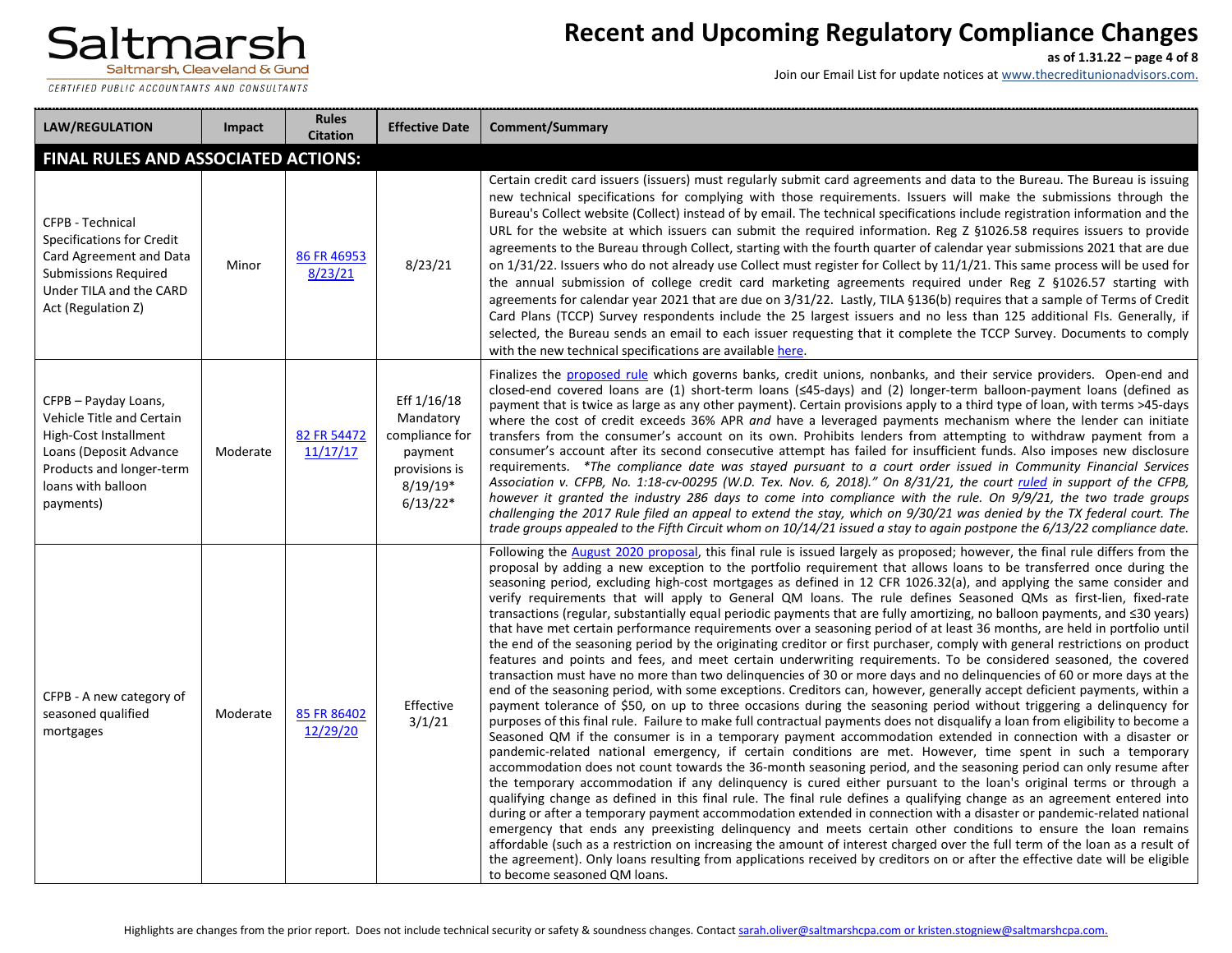

CERTIFIED PUBLIC ACCOUNTANTS AND CONSULTANTS

**STATE** 

# **Recent and Upcoming Regulatory Compliance Changes**

**as of 1.31.22 – page 5 of 8**

| <b>LAW/REGULATION</b>                                                                                                                                     | Impact   | <b>Rules</b><br><b>Citation</b> | <b>Effective Date</b>                                 | <b>Comment/Summary</b>                                                                                                                                                                                                                                                                                                                                                                                                                                                                                                                                                                                                                                                                                                                                                                                                                                                                                                                                                                                                                                                                                                                                                                                                                                                                                                                                                                                                                                                                                                                                                                                                                                                                                                                                                                                                                                                                                                                                                                                                                                                                                                                                                                                                                                                                                                                                                                                                                                                                                                                                                                                                                                                                                                                                                                                                                                                                                                                                                                                                                                                                                                                                                                                                                                                                                                                                                                                                                                                                                                                                                     |
|-----------------------------------------------------------------------------------------------------------------------------------------------------------|----------|---------------------------------|-------------------------------------------------------|----------------------------------------------------------------------------------------------------------------------------------------------------------------------------------------------------------------------------------------------------------------------------------------------------------------------------------------------------------------------------------------------------------------------------------------------------------------------------------------------------------------------------------------------------------------------------------------------------------------------------------------------------------------------------------------------------------------------------------------------------------------------------------------------------------------------------------------------------------------------------------------------------------------------------------------------------------------------------------------------------------------------------------------------------------------------------------------------------------------------------------------------------------------------------------------------------------------------------------------------------------------------------------------------------------------------------------------------------------------------------------------------------------------------------------------------------------------------------------------------------------------------------------------------------------------------------------------------------------------------------------------------------------------------------------------------------------------------------------------------------------------------------------------------------------------------------------------------------------------------------------------------------------------------------------------------------------------------------------------------------------------------------------------------------------------------------------------------------------------------------------------------------------------------------------------------------------------------------------------------------------------------------------------------------------------------------------------------------------------------------------------------------------------------------------------------------------------------------------------------------------------------------------------------------------------------------------------------------------------------------------------------------------------------------------------------------------------------------------------------------------------------------------------------------------------------------------------------------------------------------------------------------------------------------------------------------------------------------------------------------------------------------------------------------------------------------------------------------------------------------------------------------------------------------------------------------------------------------------------------------------------------------------------------------------------------------------------------------------------------------------------------------------------------------------------------------------------------------------------------------------------------------------------------------------------------------|
| <b>FINAL RULES AND ASSOCIATED ACTIONS:</b>                                                                                                                |          |                                 |                                                       |                                                                                                                                                                                                                                                                                                                                                                                                                                                                                                                                                                                                                                                                                                                                                                                                                                                                                                                                                                                                                                                                                                                                                                                                                                                                                                                                                                                                                                                                                                                                                                                                                                                                                                                                                                                                                                                                                                                                                                                                                                                                                                                                                                                                                                                                                                                                                                                                                                                                                                                                                                                                                                                                                                                                                                                                                                                                                                                                                                                                                                                                                                                                                                                                                                                                                                                                                                                                                                                                                                                                                                            |
| CFPB – extension of the<br>qualified mortgage (QM)<br>provision known as the<br><b>GSE Patch and</b><br>amendment to the<br>General QM loan<br>definition | Moderate | 85 FR 86308<br>12/29/20         | Effective<br>3/1/21<br>Mandatory<br>7/1/21<br>10/1/22 | Final Rule replaces the current requirement for General QM loans that the consumer's debt-to-income ratio (DTI) not<br>exceed 43% with a limit based on the loan's pricing. Another current category of mortgage loan afforded QM status are<br>loans that meet the standards of the Government Sponsored Enterprises (GSEs). Most mortgage loans are QMs pursuant<br>to this provision, also known as "the Patch." However, the Patch (as well as existing General QM) will expire on 7/1/21.<br>Under this Rule, a loan will continue to receive a conclusive presumption of ability to repay (ATR) if the APR is less than<br>average prime offer rate (APOR) for a comparable transaction by 1.5 (first lien) or 3.5 (junior lien) percentage points as of<br>the date the interest rate is set. A loan receives a rebuttable presumption for ATR if the APR exceeds the APOR for a<br>comparable transaction by 1.5 percentage points but by less than 2.25 percentage points. Safe harbor or rebuttable<br>presumption aside, the new General QM requires that the APR on the loan may not exceed APOR for a comparable<br>transaction by: for a first lien transaction of \$110,260 or more, 2.25 or more % points; for a first lien transaction of \$66,156<br>or more and less than \$110,260, 3.5 or more % points; for a first lien transaction of less than \$66,156, 6.5 or more %<br>points; for a first lien transaction secured by a manufactured home of less than \$110,260, 6.5 or more % points; for a<br>junior lien transaction of \$66,156 or more, 3.5 or more % points; for a junior lien transaction of less than \$66,156, 6.5 or<br>more % points. All the dollar amounts are indexed for inflation. In addition, this rule: 1) Provides higher pricing thresholds<br>for loans with smaller loan amounts, for certain manufactured housing loans, and for subordinate-lien transactions; 2)<br>Retains the General QM loan definition's existing product-feature and underwriting requirements and limits on points and<br>fees; and 3) Requires lenders to consider a consumer's DTI ratio or residual income (in accordance with calculations under<br>$1026.43(c)(7)$ of the ATR rule), income or assets other than the value of the dwelling and debts, and removes appendix Q.<br>It provides more flexible options for creditors to verify income or assets other than the value of the dwelling and the<br>consumer's debts for QM loans including a safe harbor for using specific manuals cited in the final rule (incl.<br>Freddie/Fannie/FHA/VA/USDA). If a manual used by a creditor is revised, the safe harbor still applies as long as the revised<br>manual is substantially similar. For ARM loans, the creditor will be required to calculate the APR based on the highest<br>interest rate that can apply during the five-year period from the due date of the first scheduled payment on the loan. As<br>proposed, the final rule adds a Commentary provision to address unidentified funds such as that a creditor would not<br>meet the verification requirements when it observes an unidentified \$5,000 deposit in the consumer's account but fails to<br>take any measures to confirm or lacks any basis to conclude that the deposit represents the consumer's personal income.<br>The final rule does not change the points and fees limits, or the items that are included in points and fees. The final rules<br>do not alter the existing separate QMs for loans that are defined as a QM by FHA, VA, or USDA. |
|                                                                                                                                                           |          | 86 FR 22844<br>4/30/21          | Effective<br>6/30/21                                  | The Bureau has issued a final rule to delay the mandatory compliance date of the General QM Final Rule. The rule amends<br>comments 43-2 and 43(e)(4)-2 and -3 to reflect an extension of the mandatory compliance date of the General QM Final<br>Rule by changing the date "July 1, 2021" where it appears in those comments to "October 1, 2022." It also adds new<br>comment 43(e)(2)-1 to clarify the General QM loan definitions available to creditors for applications received on or after<br>March 1, 2021, but prior to October 1, 2022. Creditors have the option of complying with either the revised price-based<br>General QM loan definition or the DTI-based General QM loan definition in effect prior to 3/1/21. Also, per the rule, the<br>Temporary GSE QM loan definition will not expire until the earlier of 10/1/22 or the date the applicable GSE exits Federal<br>conservatorship. In January, the GSE's Preferred Stock Purchase Agreements (PSPAs) with the Dept. of Treasury regarding<br>Fannie Mae and Freddie Mac were amended. Pursuant to the amendments, as of 7/1/21 Fannie and Freddie could only<br>purchase new general QM loans (under new general QM definition). On 4/8/21, Fannie issued LL 2021-09 and Freddie<br>issued Bulletin 2021-13, to provide for the purchase of new general QM loans, and not the 43% DTI ratio QM or GSE Patch<br>QM loans, for applications received on or after $7/1/21$ . As a practical matter, many lenders may no longer originate 43%<br>DTI ratio QM loans or GSE Patch QM loans for applications received on or 7/1/21.                                                                                                                                                                                                                                                                                                                                                                                                                                                                                                                                                                                                                                                                                                                                                                                                                                                                                                                                                                                                                                                                                                                                                                                                                                                                                                                                                                                                                                                                                                                                                                                                                                                                                                                                                                                                                                                                                                                                                                   |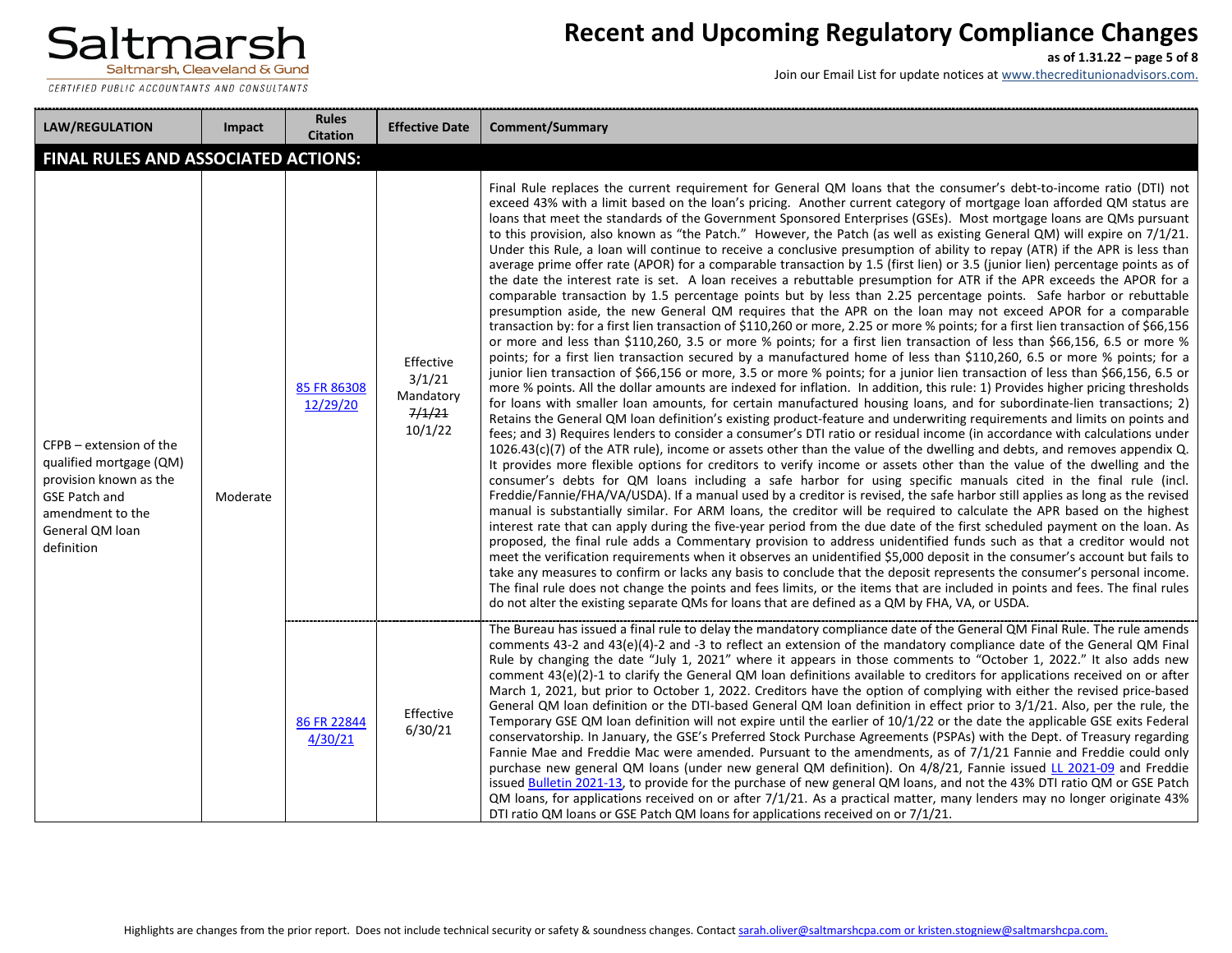CERTIFIED PUBLIC ACCOUNTANTS AND CONSULTANTS

### **Recent and Upcoming Regulatory Compliance Changes**

**as of 1.31.22 – page 6 of 8**

| <b>LAW/REGULATION</b>                                                                | Impact                          | <b>Rules</b><br><b>Citation</b>                        | <b>Effective Date</b>                          | <b>Comment/Summary</b>                                                                                                                                                                                                                                                                                                                                                                                                                                                                                                                                                                                                                                                                                                                                                                                                                                                                                                                                                                                                                                                                                                                                                                                                                                                                                                                                                                                                                                                                                                                                                                                                                                                                                                                                                                                                                                                                                                                                                                                                                                                                                                                                               |
|--------------------------------------------------------------------------------------|---------------------------------|--------------------------------------------------------|------------------------------------------------|----------------------------------------------------------------------------------------------------------------------------------------------------------------------------------------------------------------------------------------------------------------------------------------------------------------------------------------------------------------------------------------------------------------------------------------------------------------------------------------------------------------------------------------------------------------------------------------------------------------------------------------------------------------------------------------------------------------------------------------------------------------------------------------------------------------------------------------------------------------------------------------------------------------------------------------------------------------------------------------------------------------------------------------------------------------------------------------------------------------------------------------------------------------------------------------------------------------------------------------------------------------------------------------------------------------------------------------------------------------------------------------------------------------------------------------------------------------------------------------------------------------------------------------------------------------------------------------------------------------------------------------------------------------------------------------------------------------------------------------------------------------------------------------------------------------------------------------------------------------------------------------------------------------------------------------------------------------------------------------------------------------------------------------------------------------------------------------------------------------------------------------------------------------------|
| <b>FINAL RULES AND ASSOCIATED ACTIONS:</b>                                           |                                 |                                                        |                                                |                                                                                                                                                                                                                                                                                                                                                                                                                                                                                                                                                                                                                                                                                                                                                                                                                                                                                                                                                                                                                                                                                                                                                                                                                                                                                                                                                                                                                                                                                                                                                                                                                                                                                                                                                                                                                                                                                                                                                                                                                                                                                                                                                                      |
| CFPB - Mortgage Loan<br><b>Loss Mitigation Under</b><br>RESPA, based on COVID-<br>19 | Moderate                        | <b>Interim Final</b><br>Rule<br>85 FR 39055<br>6/30/20 | Effective<br>7/1/20<br>Comments due<br>8/14/20 | IFR issued to amend RESPA's Reg X to temporarily permit mortgage servicers to offer certain loss mitigation options based on the<br>evaluation of an incomplete loss mitigation application. Eligible loss mitigation options, among other things, must permit<br>borrowers to delay paying certain amounts until the mortgage loan is refinanced, the property is sold, the loan ends, or, for a<br>mortgage insured by the FHA, the mortgage insurance terminates. These amounts include, without limitation, all P&I payments<br>forborne through payment forbearance programs made available to borrowers experiencing financial hardships due, directly or<br>indirectly, to the COVID-19 emergency, including a payment forbearance program offered pursuant to section 4022 of the CARES<br>Act. These amounts also include P&I payments that are due and unpaid by borrowers experiencing financial hardships due,<br>directly, or indirectly, to the COVID-19 emergency. Additionally, for eligibility, any amounts that the borrower may delay paying<br>through the loss mitigation option may not accrue interest; the servicer may not charge any fee in connection with the loss<br>mitigation option; and the servicer will waive all existing late charges, penalties, stop payment fees, or similar charges promptly<br>upon the borrower's acceptance of the loss mitigation option; and the borrower's acceptance of the loss mitigation offer must<br>resolve any prior delinguency. The IFR also excludes servicers from certain regulatory requirements if a borrower accepts an<br>option offered pursuant to the new exception; specifically, the servicer is not to comply with the Reg X section 1024.41(b)(1) or<br>(2) requirements regarding the completion of a loss mitigation application and sending acknowledgment letters. However, per the<br>Bureau's analysis commentary to the IFR, if a borrower who accepts a loss mitigation option offered pursuant to the temporary<br>exception later submits a new loss mitigation application, the servicer must comply with the Reg X section 1024.41(b)(1) and (2)<br>requirements. |
| CFPB issues 2021<br><b>Mortgage Servicing</b><br>COVID-19 Rule                       | Major for<br>large<br>servicers | Final<br>86 FR 34848<br>6/30/21                        | 8/31/21                                        | As proposed, the final Rule only applies to a mortgage loan secured by a borrower's principal residence and does not apply to<br>reverse mortgages. Small servicers, as defined in the general mortgage servicing rules, are generally not subject to the new<br>requirements. The Rule includes temporary provisions as simplified here: (1) from August 31, 2021 through December 31, 2021,<br>unless an exception applies, before referring certain accounts (which became 120+-day delinguent on or after 3/1/20), for<br>foreclosure the servicer must make sure at least one of the temporary procedural safeguards has been met (procedural<br>safeguards include that the borrower was evaluated based on a complete loss mitigation application and existing foreclosure<br>protection conditions are met, the property is abandoned, or the borrower is unresponsive to servicer outreach), (2) permits<br>offering a streamlined loss mitigation option based on an evaluation of an incomplete loss mitigation application related to a<br>COVID-19 hardship (to qualify the loan modification must not extend the loan term >40 years from the date of the modification,<br>not increase the monthly P&I payment that was required prior to the modification, not accrue interest on deferred amounts, the<br>program must be available to borrowers with COVID-19-related hardships, must end any preexisting delinquency, and must not<br>include certain fees such as late fees, penalties, or stop payment fees), (3) requires if a short-term payment forbearance program<br>was offered based on the evaluation of an incomplete application, then, ≥30 days before the end of the short-term payment<br>forbearance program, the servicer must contact the borrower to determine if the borrower wants to complete their loss<br>mitigation application and proceed with a full loss mitigation evaluation, and (4) adds a requirement for servicers to inform<br>borrowers of forbearance or loss mitigation options during live contact calls (only applies until $10/1/22$ ).                                                                 |
| <b>CFPB: LIBOR Transition</b><br>Rule (Reg Z)                                        | Moderate                        | 86 FR 69716<br>12/8/21                                 | Effective<br>4/1/22<br>Mandatory<br>10/1/22    | Following its June 2020 proposal, the Bureau has issued a final rule that amends Regulation Z in order to address the<br>discontinuation of LIBOR. The rule addresses several substantial issues for open-end credit: (1) to permit creditors for<br>HELOCs and card issuers to transition existing accounts that use LIBOR to a replacement index on or after 4/1/22 (before<br>LIBOR becomes unavailable), if certain conditions are met such as the LIBOR index and the replacement index value (w/<br>margin) in effect on 10/18/21 will produce an APR substantially similar to the rate calculated using LIBOR in effect on<br>10/18/21 that applied to the variable rate immediately prior to the replacement of the LIBOR index used under the plan;<br>(2) clarifies that Prime Rate and certain spread-adjusted indices based on SOFR as recommended by the ARRC have<br>historical fluctuations that are substantially similar to those of certain USD LIBOR indices (though creditors are not limited<br>to these); (3) for HELOCs and credit cards a creditor must provide a change-in-terms notice disclosing the replacement<br>index for LIBOR and any adjusted margin that is permitted under even if the margin is reduced. Prior to 10/1/22, a creditor<br>has the option of disclosing a reduced margin in the change-in-terms notice that discloses the replacement index for LIBOR<br>as permitted; and (4) adds an exception from the rate reevaluation provisions applicable to credit card accounts if the new<br>index and margin results in a rate increase. - For closed end credit, the rule adds an illustrative example to identify the<br>SOFR-based spread-adjusted replacement indices recommended by the ARRC as an example of a "comparable index" for<br>the LIBOR indices that they are intended to replace. In addition to this rule, the Bureau has issued FAQs to address other<br>LIBOR transition topics and regulatory questions under the existing rule.                                                                                                                                                                |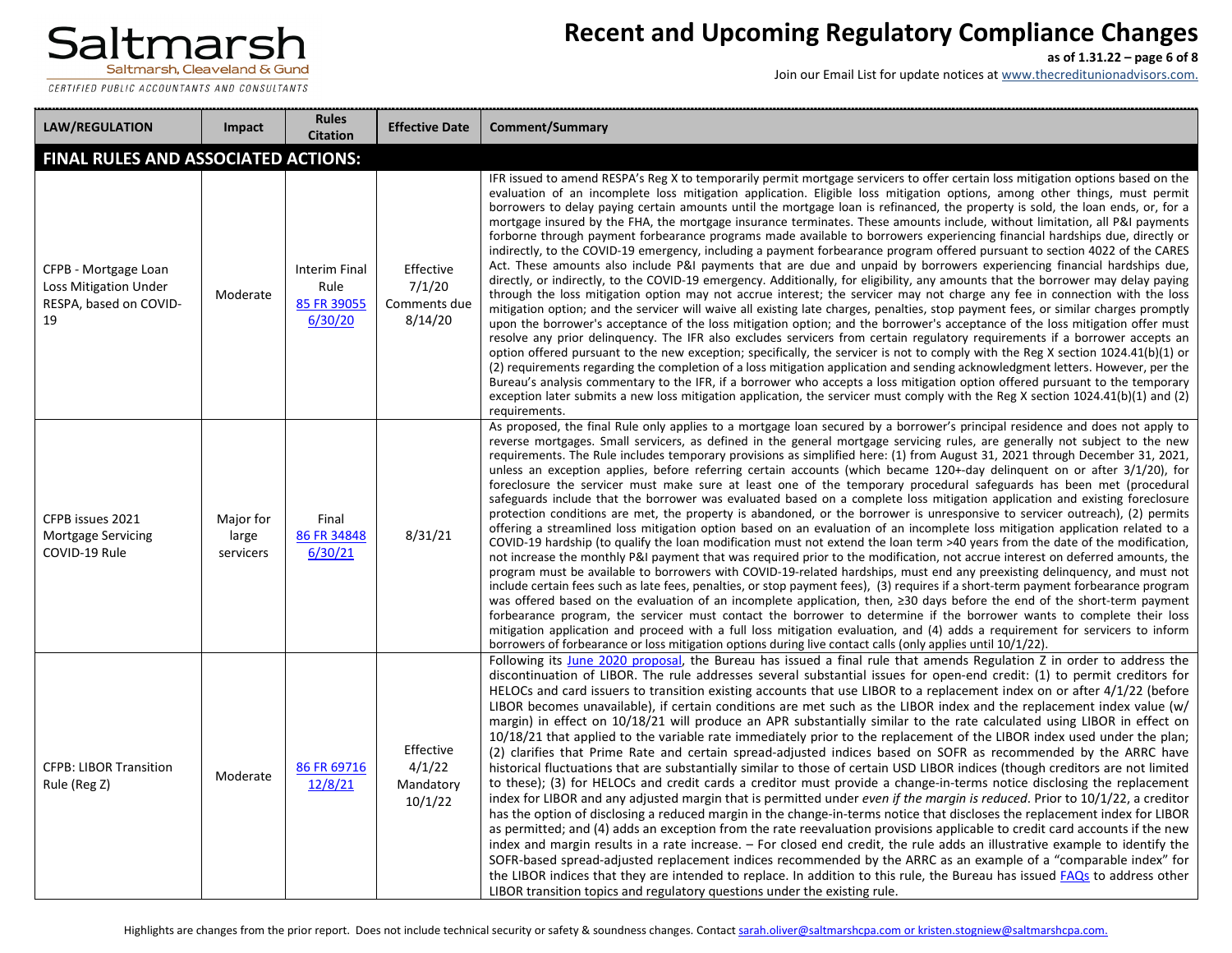CERTIFIED PUBLIC ACCOUNTANTS AND CONSULTANTS

# **Recent and Upcoming Regulatory Compliance Changes**

**as of 1.31.22 – page 7 of 8**

| <b>LAW/REGULATION</b>                                                                              | Impact                       | <b>Rules</b><br><b>Citation</b>                  | <b>Effective Date</b>                                  | <b>Comment/Summary</b>                                                                                                                                                                                                                                                                                                                                                                                                                                                                                                                                                                                                                                                                                                                                                                                                                                                                                                                                                                                                                                                                                                                                                                                                                                                                                                                                                                                                                                                                                                                                                                                                                                                                                                                                                                                                           |
|----------------------------------------------------------------------------------------------------|------------------------------|--------------------------------------------------|--------------------------------------------------------|----------------------------------------------------------------------------------------------------------------------------------------------------------------------------------------------------------------------------------------------------------------------------------------------------------------------------------------------------------------------------------------------------------------------------------------------------------------------------------------------------------------------------------------------------------------------------------------------------------------------------------------------------------------------------------------------------------------------------------------------------------------------------------------------------------------------------------------------------------------------------------------------------------------------------------------------------------------------------------------------------------------------------------------------------------------------------------------------------------------------------------------------------------------------------------------------------------------------------------------------------------------------------------------------------------------------------------------------------------------------------------------------------------------------------------------------------------------------------------------------------------------------------------------------------------------------------------------------------------------------------------------------------------------------------------------------------------------------------------------------------------------------------------------------------------------------------------|
| PROPOSED RULES & GUIDANCE (not associated with a Final Rule):                                      |                              |                                                  |                                                        |                                                                                                                                                                                                                                                                                                                                                                                                                                                                                                                                                                                                                                                                                                                                                                                                                                                                                                                                                                                                                                                                                                                                                                                                                                                                                                                                                                                                                                                                                                                                                                                                                                                                                                                                                                                                                                  |
| FCC - Proposes<br>amendments to TCPA<br>regulations                                                | <b>TBD</b>                   | Proposed<br>85 FR 64091<br>10/9/20               | Comments due<br>10/26/20                               | As it could affect financial institutions (FIs): Previously the FCC exempted calls made by FIs (related to time sensitive<br>fraud/emergency) subject to certain conditions (Declaratory Ruling and Order, October 9, 2015). The exemption's<br>conditions include limitations on the class of calling parties (financial institutions), the class of called parties (customers of<br>the financial institution), and the number of calls (no more than three calls per event over a three-day period for each<br>affected account). The Commission seeks comment on these views and whether the exemption remains in the public<br>interest.                                                                                                                                                                                                                                                                                                                                                                                                                                                                                                                                                                                                                                                                                                                                                                                                                                                                                                                                                                                                                                                                                                                                                                                    |
| <b>CFPB Issues ANPR to</b><br>solicit information<br>relating to PACE financing                    | Moderate,<br>but<br>isolated | Proposed<br>84 FR 8479<br>3/8/19                 | Comment due<br>5/7/19                                  | Solicits information pursuant to EGRRCPA §307 on residential Property Assessed Clean Energy (PACE) financing, which<br>must fulfill the purposes of TILA's ability-to-repay (ATR) requirements for residential mortgage loans, and apply TILA's civil<br>liability provision for ATR violations for PACE financing. Solicits information to better understand the PACE financing<br>market and the unique nature of PACE financing as it relates to the following categories: (1) Written materials (current<br>samples) associated with PACE transactions; (2) current standards and practices in the PACE origination process; (3) civil<br>liability under TILA for ATR violations in connection with PACE financing, as well as rescission, borrower delinquency and<br>default; (4) PACE financing features that are unique and how they can be addressed; and (5) potential implications of<br>regulating PACE financing under TILA. PACE financing is defined as "financing to cover the costs of home improvements<br>that results in a tax assessment on the real property of the consumer."                                                                                                                                                                                                                                                                                                                                                                                                                                                                                                                                                                                                                                                                                                                            |
| Interagency RFI on FIs'<br>Use of Artificial<br>Intelligence, Including<br><b>Machine Learning</b> | TBD                          | 86 FR 16837<br>3/31/21<br>86 FR 27960<br>5/24/21 | Comments due<br>6/1/21<br><b>Extended to</b><br>7/1/21 | The FRB, CFPB, FDIC, NCUA, and OCC (agencies) are gathering information and comments to understand FIs' and<br>respondents' views on the use of artificial intelligence (AI), including machine learning (ML) by FIs in their provision of<br>services to customers and for other business or operational purposes; appropriate governance, risk management, and<br>controls over AI; and any challenges in developing, adopting, and managing AI. The Appendix of this RFI includes a non-<br>comprehensive list of laws and other agency issuances that may be relevant to the use of AI approaches by agency-<br>supervised institutions including the GBLA, FCRA, ECOA, FHA and exam manuals. Questions posed address such topics as<br>overfitting (i.e., when an algorithm "learns" from idiosyncratic patterns in the training data that are not representative of<br>the population as a whole), explainability, and fair lending. Comment period extended from 6/1/21 to 7/1/21 in concession<br>to stakeholder requests.                                                                                                                                                                                                                                                                                                                                                                                                                                                                                                                                                                                                                                                                                                                                                                                               |
| Interagency $-$ rescinds<br>policy statement issued in<br>2020                                     | Min-Mod                      | <b>Press</b><br>Release<br>11/10/21              | Effectively<br>rescinded<br>11/10/21                   | In a press release the CFPB, jointly with other government agencies, announced a return to enforcement of critical<br>protections for families and homeowners. The joint statement provides that a previous joint statement issued in April<br>2020, which stated that the agencies would relax supervisory and enforcement oversight with respect to certain<br>requirements in Regulation X, will no longer apply. The agencies believe that the servicers have had adequate time to<br>adjust their operations to comply with the timelines and other requirements of Regulation X and servicers will now be<br>expected to fully comply with the rules.                                                                                                                                                                                                                                                                                                                                                                                                                                                                                                                                                                                                                                                                                                                                                                                                                                                                                                                                                                                                                                                                                                                                                                      |
| <b>CFPB: Small Business</b><br>Lending Data Collection<br>under the ECOA                           | Major                        | 86 FR 56356<br>10/8/21                           | Comments due<br>1/6/22                                 | As mandated by congress in the DFA, the CFPB has proposed a rule in which, if finalized will require lenders to report the<br>amount and type of small business credit applied for and extended, demographic information about small business credit<br>applicants, and key elements of the price of the credit offered. The proposed rule includes an activity-based exemption for<br>all FIs that originate less than 25 "covered credit transactions" to "small businesses" in each of the two preceding calendar<br>years. As proposed (1) a covered credit transaction is defined as one that meets the definition of business credit under Reg<br>B, excluding trade credit, public utilities credit, securities credit, and incidental credit, as defined in Reg B; and (2) a small<br>business if defined as one that had \$5 million or less in gross annual revenue for its preceding fiscal year. Data points an FI<br>is required to collect and/or report include a unique identifier, application date-method-recipient, credit type-purpose,<br>amount applied for-approved-originated, action taken-&date, denial reasons, pricing, census tract, gross annual revenue,<br>NAICS, number of workers/owners, time in business, minority or women owned business status, and ethnicity/race/sex. A<br>data point chart is available here. Under the proposal, FIs would be required to collect data on a calendar-year basis and<br>report data to the CFPB by June 1 of the following year. The CFPB proposes to provide technical instructions for the<br>submission of data in a Filing Instructions Guide and related materials, and a final rule would become effective 90 days<br>after publication in the Federal Register, but compliance would not be required until approx. 18 months after publication. |